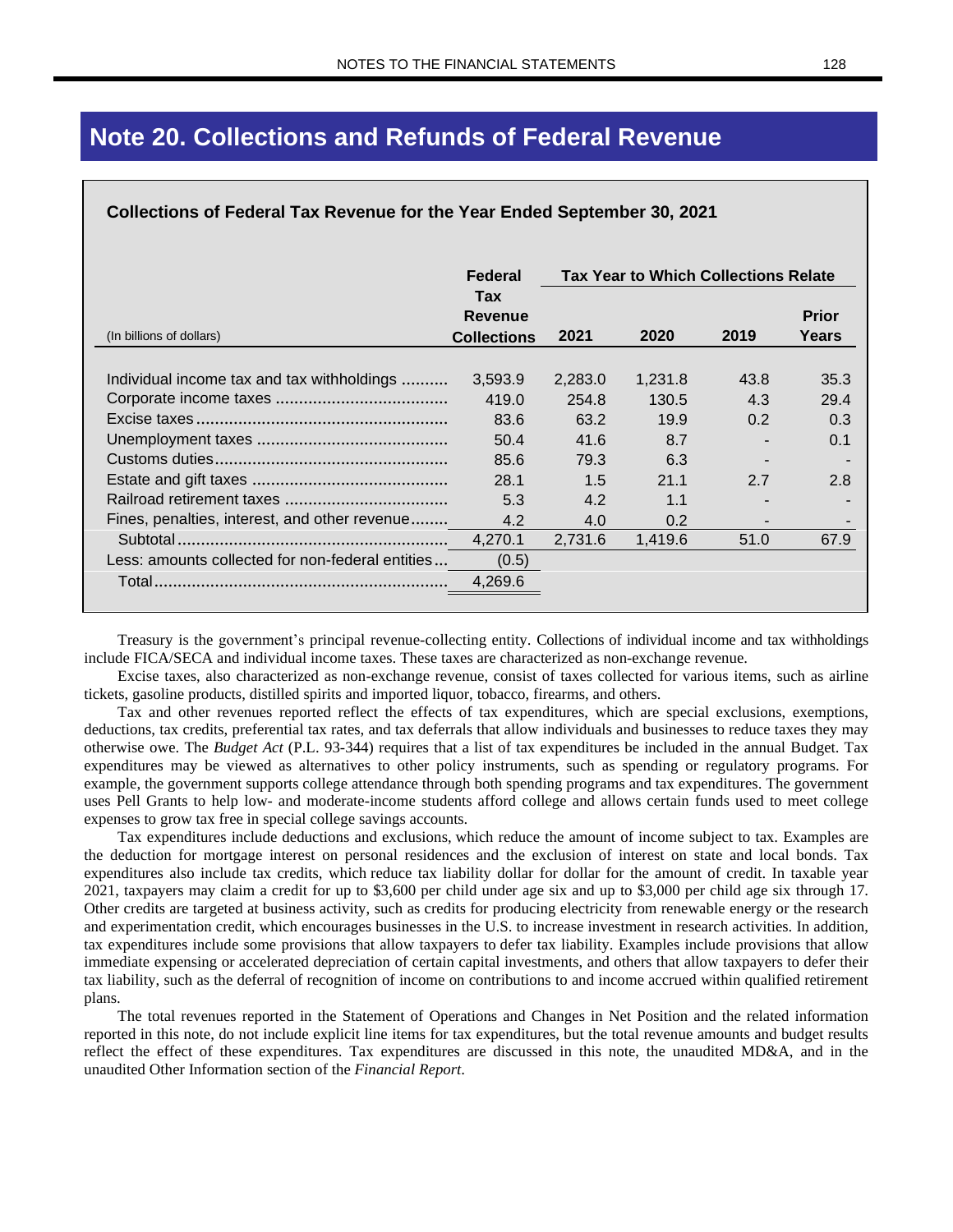|                                                                                                           |                         | <b>Tax Year to Which Refunds Relate</b> |                     |                     |                     |
|-----------------------------------------------------------------------------------------------------------|-------------------------|-----------------------------------------|---------------------|---------------------|---------------------|
|                                                                                                           | <b>Refunds</b>          |                                         |                     |                     | <b>Prior</b>        |
| (In billions of dollars)                                                                                  | <b>Disbursed</b>        | 2021                                    | 2020                | 2019                | <b>Years</b>        |
| Individual income tax and tax withholdings<br>Corporate income taxes<br>Other taxes, fines, and penalties | 1,081.2<br>53.1<br>11.3 | 533.3<br>3.9<br>3.4                     | 496.9<br>6.4<br>4.5 | 38.3<br>13.7<br>2.2 | 12.7<br>29.1<br>1.2 |
|                                                                                                           | 1,145.6                 | 540.6                                   | 507.8               | 54.2                | 43.0                |

#### **Federal Tax Refunds Disbursed and Other Payments for the Year Ended September 30, 2021**

### **Reconciliation of Revenue to Tax Collections for the Year Ended September 30, 2021, and 2020**

| (In billions of dollars)                                         | 2021       | 2020    |
|------------------------------------------------------------------|------------|---------|
|                                                                  |            |         |
|                                                                  | 4.269.6    | 3,628.9 |
|                                                                  |            | (744.1) |
|                                                                  | 804.2      | 436.8   |
|                                                                  | (16.4)     | (15.4)  |
|                                                                  | 100.1      | 81.9    |
|                                                                  | 68.0       | 91.7    |
|                                                                  | 81.4       | 75.4    |
|                                                                  | 94.6       | 16.4    |
| Consolidated revenue per the Statement of Operations and Changes |            |         |
|                                                                  | $-4.255.9$ | 3,571.6 |
|                                                                  |            |         |

Consolidated revenue in the Statement of Operations and Changes in Net Position is presented on a modified cash basis, net of tax refunds, and includes other non-tax related revenue. Refunds of federal taxes and other payments and individual and other tax credits in FY 2021 and FY 2020 include the CARES Act, CAA and ARP stimulus disbursements of \$569.5 billion and \$274.7 billion, respectively, to eligible taxpayers. Individual and other tax credits amounts are included in gross cost in the Statements of Net Cost. Refer to Note 3—Accounts Receivable, Net for further explanation of line changes in taxes receivable. The FICA – tax paid by federal entities is included in the individual income and tax withholdings line in the Collections of Federal Tax Revenue; however, it is not reported on the Statement of Operations and Changes in Net Position as these collections are intra-governmental revenue and eliminated in consolidation. The table above reconciles total revenue to federal tax collections. The above table reflects a change in presentation for FY 2021. The table presentation was reconfigured to reconcile Collections of Federal Tax Revenue to the Consolidated revenue per the Statement of Operations and Changes in Net Position.